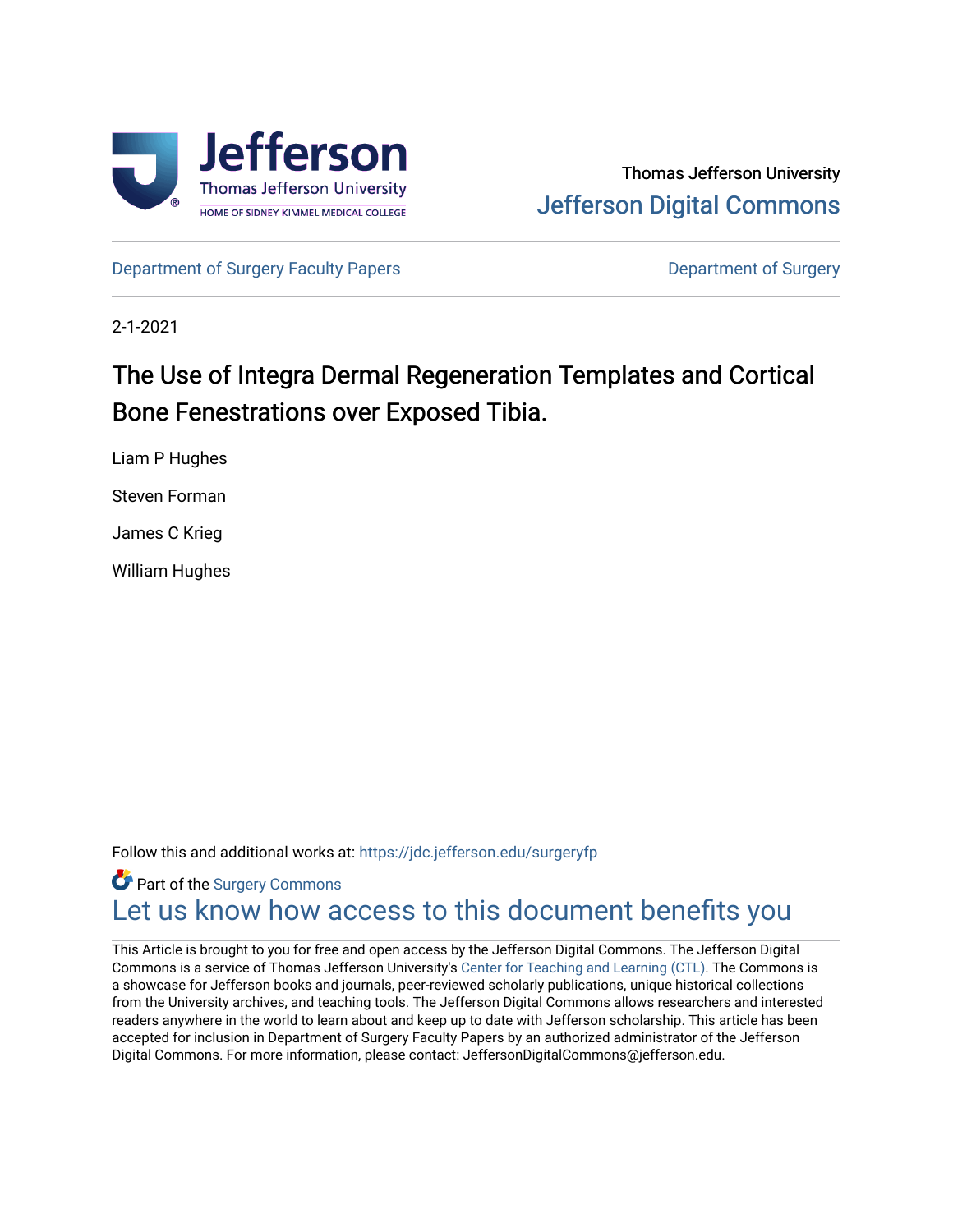

**Reconstructive CASE REPORT** 

# The Use of Integra Dermal Regeneration Templates and Cortical Bone Fenestrations over Exposed Tibia

Liam P. Hughes, B[A\\*](#page-1-0) Steven Forman, B[S†](#page-1-1) James C. Krieg, M[D‡](#page-1-2) William B. Hughes, M[D§](#page-1-3) 

**Summary:** We present the case of an 86-year-old woman who suffered full-thickness soft tissue loss secondary to degloving injury to the lower left limb, resulting in an exposed tibia. This patient underwent drilling to create artificial fenestrations in the cortical bone followed by placement of Integra dermal regeneration template. The technique of drilling fenestrations to expose underlying vasculature of cortical bone has not previously been described in its relationship with Integra dermal regeneration templates in large degloving injuries of the lower limb. This technique enabled us to perform earlier skin grafting and ultimately resulted in complete and timely wound closure. We present this case as a comparable alternative treatment in cases of reconstructive surgery secondary to severe burns or trauma to reduce the time required for successful wound closure over exposed bone in full-thickness tissue loss injuries of the lower limb. *(Plast Reconstr Surg Glob Open 2021;9:e3340; doi: [10.1097/GOX.0000000000003340;](https://doi.org/10.1097/GOX.0000000000003340) Published online 1 February 2021.)*

Tibial exposure secondary to full-thickness soft tis-<br>sue loss from degloving injury in cases of severe<br>trauma to the lower limb presents an additional<br>challenge to yound closure and successful skip graft sue loss from degloving injury in cases of severe challenge to wound closure and successful skin grafting. Decreasing the amount of time required for tissue regeneration over exposed bone is critical to managing bone complications which may lead to potential infec-tion and unnecessary amputations.<sup>[1,](#page-3-0)[2](#page-3-1)</sup> It has been documented that granulation tissue growth can be facilitated by drilling fenestrations into exposed bone to reveal vascularized tissue before wound closure, but the use of this technique paired with the placement of Integra dermal regeneration template (Life Sciences, Plainsboro, N.J.) in full-thickness soft tissue loss of the lower limb has not been described.[3](#page-3-2) This technique enabled us to perform earlier skin grafting and ultimately resulted in complete and timely wound closure.

<span id="page-1-2"></span><span id="page-1-1"></span><span id="page-1-0"></span>*From the \*Sidney Kimmel Medical College at Thomas Jefferson University, Philadelphia, Pa.; †Lewis Katz School of Medicine at Temple University, Philadelphia, Pa.; ‡Department of Orthopaedic Surgery, Rothman Orthopaedic Institute, Sidney Kimmel Medical College at Thomas Jefferson University, Philadelphia, Pa.; and §Department of Surgery, Sidney Kimmel Medical College at Thomas Jefferson University, Philadelphia, Pa.*

<span id="page-1-3"></span>*Received for publication August 8, 2020; accepted November 2, 2020.*

*Copyright © 2021 The Authors. Published by Wolters Kluwer Health, Inc. on behalf of The American Society of Plastic Surgeons. This is an open-access article distributed under the terms of the [Creative](http://creativecommons.org/licenses/by-nc-nd/4.0/)  [Commons Attribution-Non Commercial-No Derivatives License 4.0](http://creativecommons.org/licenses/by-nc-nd/4.0/)  [\(CCBY-NC-ND\)](http://creativecommons.org/licenses/by-nc-nd/4.0/), where it is permissible to download and share the work provided it is properly cited. The work cannot be changed in any way or used commercially without permission from the journal.* DOI: [10.1097/GOX.0000000000003340](https://doi.org/10.1097/GOX.0000000000003340)

### **CASE REPORT**

We present the case of an 86-year-old woman who was struck by a motor vehicle and presented with a segmental open fracture of the tibia and full-length degloving injury of the lower leg. This injury resulted in loss of tissue medially over the muscle, tibia, and Achilles tendon ([Fig. 1](#page-2-0)). Upon admission, the patient underwent irrigation, debridement, and open reduction and internal fixation of the tibial fracture, as well as suture repair of the extensive degloving. Over the next 48 hours, much of the tissue which had been involved in the degloving injury became necrotic. Due to the nature of the injuries, the patient was transferred to the burn service.

Debridement of necrotic tissue was performed, and the patient received split-thickness skin graft over remaining viable muscle on the left leg using skin from a donor site on the same leg. The area of the wound after debridement was 250 cm2, and the area of exposed tibia and tendon was 200 cm2. There was no exposed hardware. To shorten recovery time, fenestrations were made on the exposed tibial bone with a  $\frac{1}{8}$  inch drill bit at 1 cm intervals, and Integra dermal regeneration template was placed over the exposed fenestrated bone and Achilles tendon. Premeshed Integra was used to reduce the risk of hematoma formation. Integra was affixed with staples and covered with an antimicrobial silver dressing. The Integra and skin graft were opened on postoperative day 6. The skin graft had good take, and on 21 days postoperatively, a neodermis had formed under the Integra on both the tendon and the fenestrated bone site. At this time, a splitthickness skin graft was performed on the neodermis with

**Disclosure:** *The authors have no financial interest to declare in relation to the content of this article.*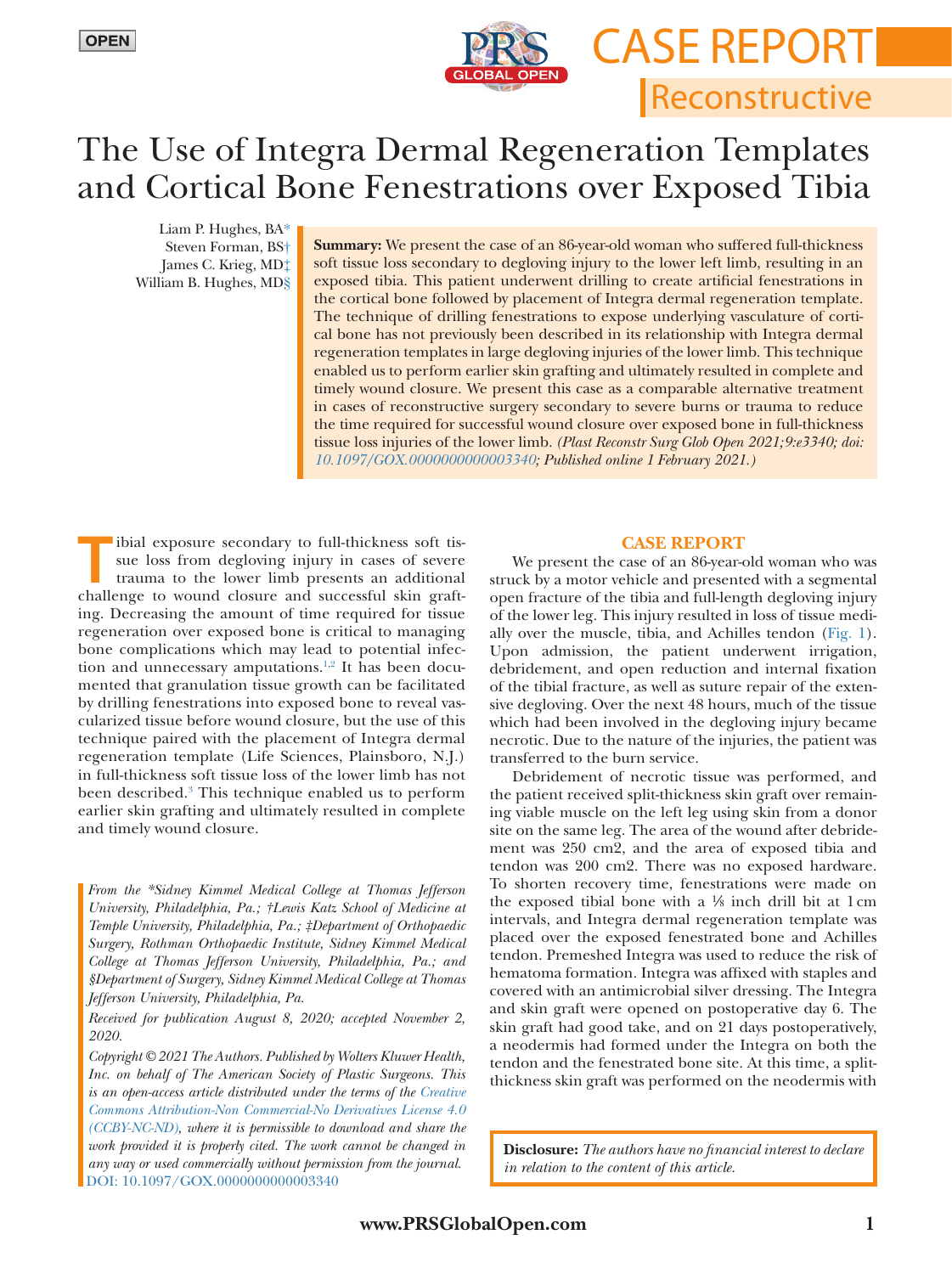

**Fig. 1.**The patient suffered an extensive degloving injury due to trauma. (A) Medial and (B) lateral views of the lower limb upon initial presentation to the emergency room.

<span id="page-2-0"></span>

**Fig. 2.** The Integra dermal regeneration template allowed for earlier skin grafting and complete wound closure. (A) Exposed tibia 21 days after initial Integra placement. (B) Follow-up visit 5 weeks after splitthickness skin graft placement.

complete take. A follow-up office visit the next month revealed a well-healed and successful skin graft [\(Fig. 2](#page-2-1)).

## **DISCUSSION**

Degloving injuries occur as a result of a traumatic injury causing an avulsion of skin and subcutaneous fat from the soft tissue beneath.<sup>[4](#page-3-3)</sup> Injuries that result in fullthickness soft tissue loss with periosteal involvement can yield additional complications, including compromised blood flow to the affected limb, delayed wound healing, and amputation.<sup>4</sup> It has been shown that periosteal damage increases the risk for fracture, reduces bone strength, delays healing, and decreases bone regenerative capacity.

Current management of a full-thickness soft tissue degloving injury with a tibial fracture is multidisciplinary. Depending on the location and severity of the fracture, surgical options include intramedullary nailing, open reduction <span id="page-2-1"></span>and internal fixation, and circumferential external fixation.<sup>5</sup> The goal of treatment for a degloving injury is early recognition with preservation of maximal tissue and structure with swift revascularization, allowing for a successful replacement graft or replantation.[4](#page-3-3) A common treatment plan includes systemic antibiotics, soft tissue debridement of devitalized tissue, early wound coverage, and wound dressings until the site is ready for split-thickness skin graft. $6$ 

Integra dermal regeneration templates are bilaminate regeneration templates composed of cross-linked bovine collagen and glycosaminoglycan, with an outer layer of silicone[.7](#page-3-6),[8](#page-3-7) They are useful as a "scaffold" for neodermis formation, providing a viable skin graft recipient site over areas where primary skin grafting is not indicated.<sup>9[,10](#page-3-9)</sup> In a singlecenter prospective registry study  $(n = 88)$  analyzing the use of Integra in burn and trauma patients with injuries resulting in full-thickness tissue loss with exposed bone, tendon, or joint, there was a statistically significant difference in